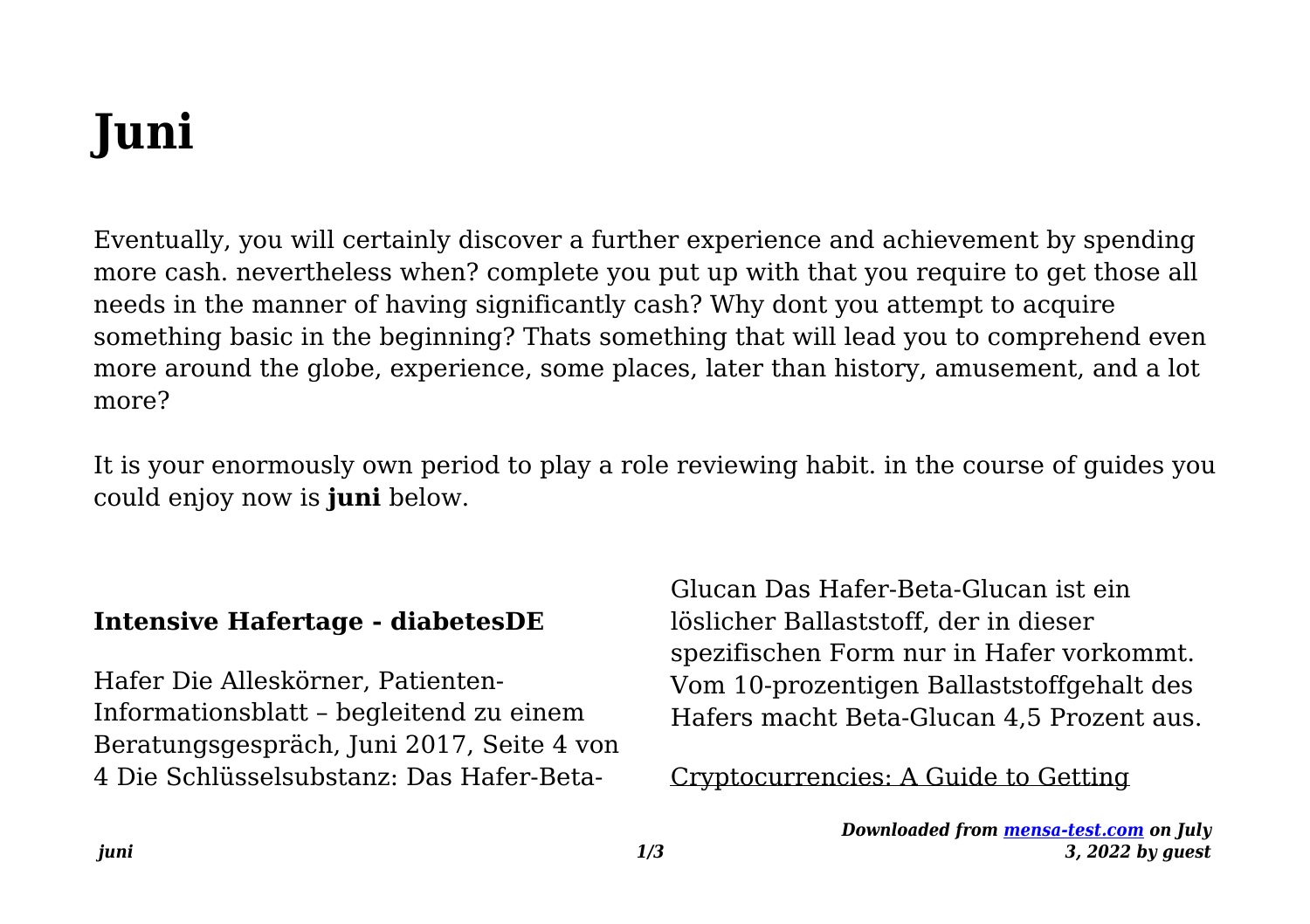## Started Global Future …

Apr 28, 2021 · 2.1 2.2 2.3 There are, however, a handful of privacy coins that enable private blockchain transactions. Block explorer A block explorer – a website that tracks all the

#### Kreisschreiben Nr. 6 - admin.ch

Bern, 6. Juni 1997 . An die kantonalen Verwaltungen für die direkte Bundessteuer . Kreisschreiben Nr. 6 Verdecktes Eigenkapital (Art. 65 und 75 DBG) bei Kapitalgesellschaften und Genossenschaften 1. Einleitung Zwischen den Beteiligten einer Gesellschaft und der Gesellschaft selber können sowohl ver-

# **RICHTLIJN (EU) 2019/ 944 VAN HET EUROPEES PARLEMENT …**

van 5 juni 2019 betreffende

gemeenschappelijke regels voor de inter ne markt voor elektr iciteit en tot wijziging van Richtlijn 2012/27/EU (herschikking) (Voor de EER relevante teks t) HET EUROPEES PARLEMENT EN DE RAAD VAN DE EUROPESE UNIE, Gezien het Verdrag betreffende de werking van de Europese Unie, en met name ar tikel 194, lid 2, ...

## GUIDE FOR CONSTRUCTING SELF-EFFICACY SCALES

308 A. BANDURA. efficacy must be tailored to the particular domain of functioning that is the object of interest. Although efficacy beliefs are multifaceted, social cognitive theory

## **VERORDNUNG (EU) Nr. 651•/•2014 DER KOMMISSION - vom …**

*Downloaded from [mensa-test.com](https://mensa-test.com) on July 3, 2022 by guest* Juni 2014 außer Kraft. Am 22. Juli 2013 wurde die Verordnung (EG) Nr. 994/98